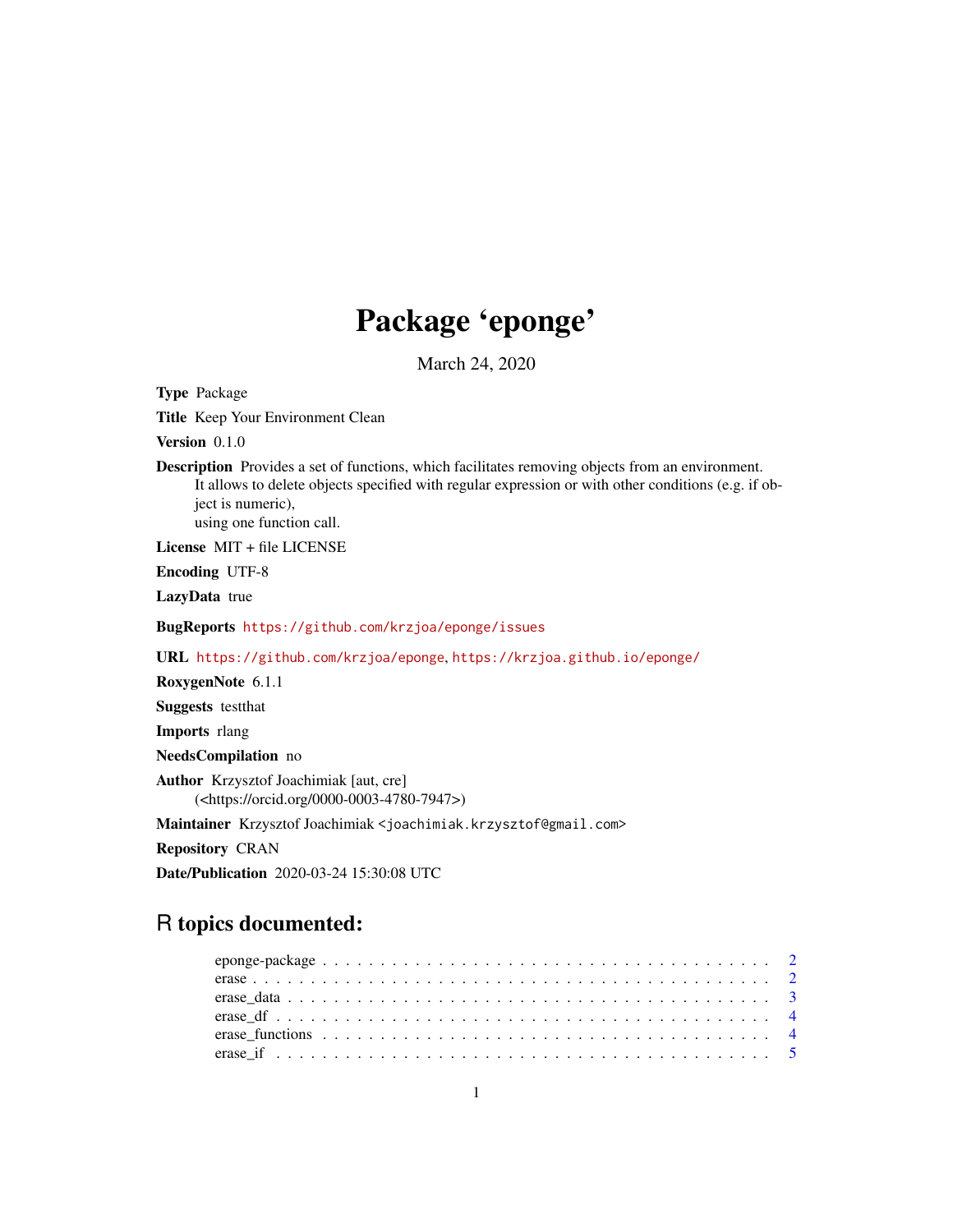<span id="page-1-0"></span>

| $\overline{\phantom{0}}$<br>. . | erase |
|---------------------------------|-------|
|---------------------------------|-------|

eponge-package *Package eponge*

# Description

Provides a set of functions, which facilitates removing objects from an environment. It allows to delete objects specified with regular expression or with other conditions (e.g. if object is numeric), using one function call.

# Author(s)

Krzysztof Joachimiak

erase *Remove (all) objects from environment*

# Description

Remove (all) objects from environment

# Usage

```
erase(pattern = NULL, envir = parent.frame(), verbose = FALSE)
```
# Arguments

| pattern | regex pattern to select a set of objects; default: NULL |
|---------|---------------------------------------------------------|
| envir   | environment; default: caller environment                |
| verbose | print removed objects' names                            |

#### Details

Function can be used with envir = globalenv() argument.

#### Value

NULL (function returns nothing)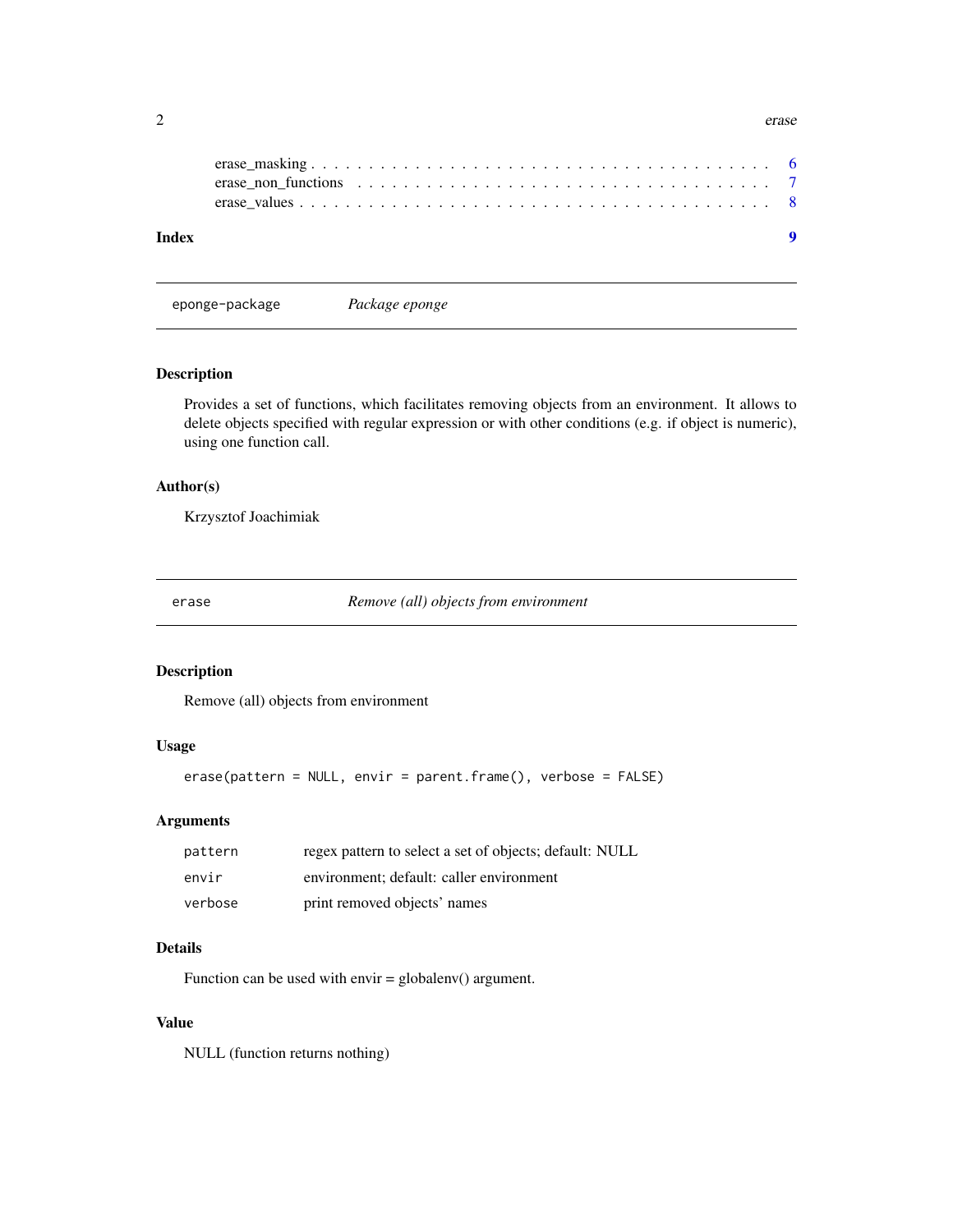# <span id="page-2-0"></span>erase\_data 3

#### Examples

```
create_data <- function() data.frame(a = 1:10, b = 11:20)
x <- cars
y \le -1:20z \le function(x) x + 2# Typically, we don't have to specify enironment
erase()
ls()
```
erase\_data *Remove all objects, which are listed in 'Data' section in RStudio*

# Description

Remove all objects, which are listed in 'Data' section in RStudio

#### Usage

```
erase_data(pattern = NULL, envir = parent.frame(), verbose = FALSE)
```
# Arguments

| pattern | regex pattern to select a set of objects; default: NULL |
|---------|---------------------------------------------------------|
| envir   | environment; default: caller environment                |
| verbose | print removed objects' names                            |

#### Details

Function can be used with envir  $=$  globalenv() argument.

# Value

NULL (function returns nothing)

#### Examples

```
cars.2 <- cars
test_fun <- function(x) x + 2value <- 7
erase_data(verbose = TRUE)
```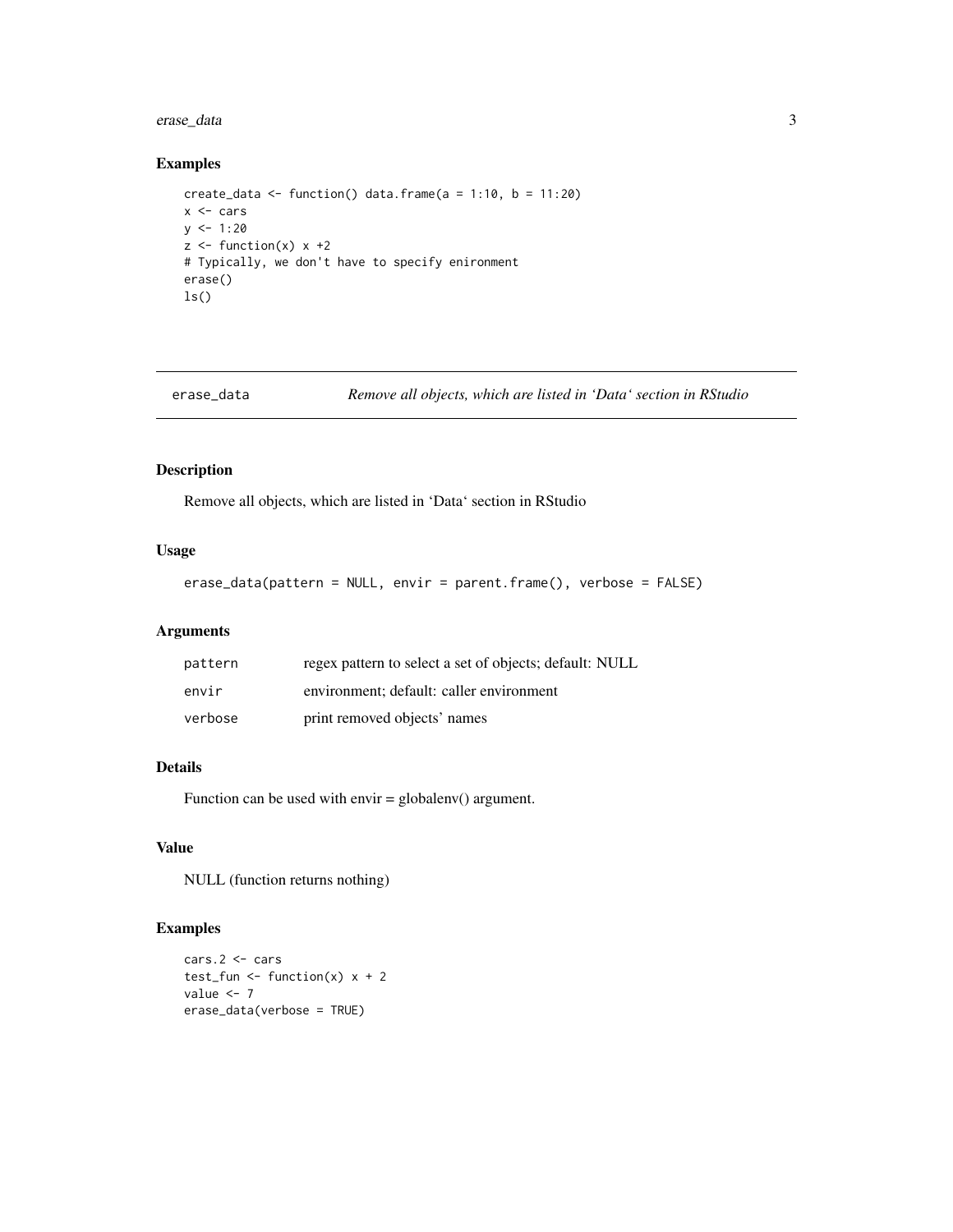<span id="page-3-0"></span>

# Description

Remove all the 'data.frame' objects

#### Usage

```
erase_df(pattern = NULL, envir = parent.frame(), verbose = FALSE)
```
# Arguments

| pattern | regex pattern to select a set of objects; default: NULL |
|---------|---------------------------------------------------------|
| envir   | environment; default: caller environment                |
| verbose | print removed objects' names                            |

#### Details

Function can be used with envir = globalenv() argument.

#### Value

NULL (function returns nothing)

# Examples

```
cars.2 <- cars
test_fun <- function(x) x + 2value <- 7
erase_df(verbose = TRUE)
```
erase\_functions *Remove (all) functions from environment*

# Description

Remove (all) functions from environment

#### Usage

```
erase_functions(pattern = NULL, envir = parent.frame(),
 verbose = FALSE)
```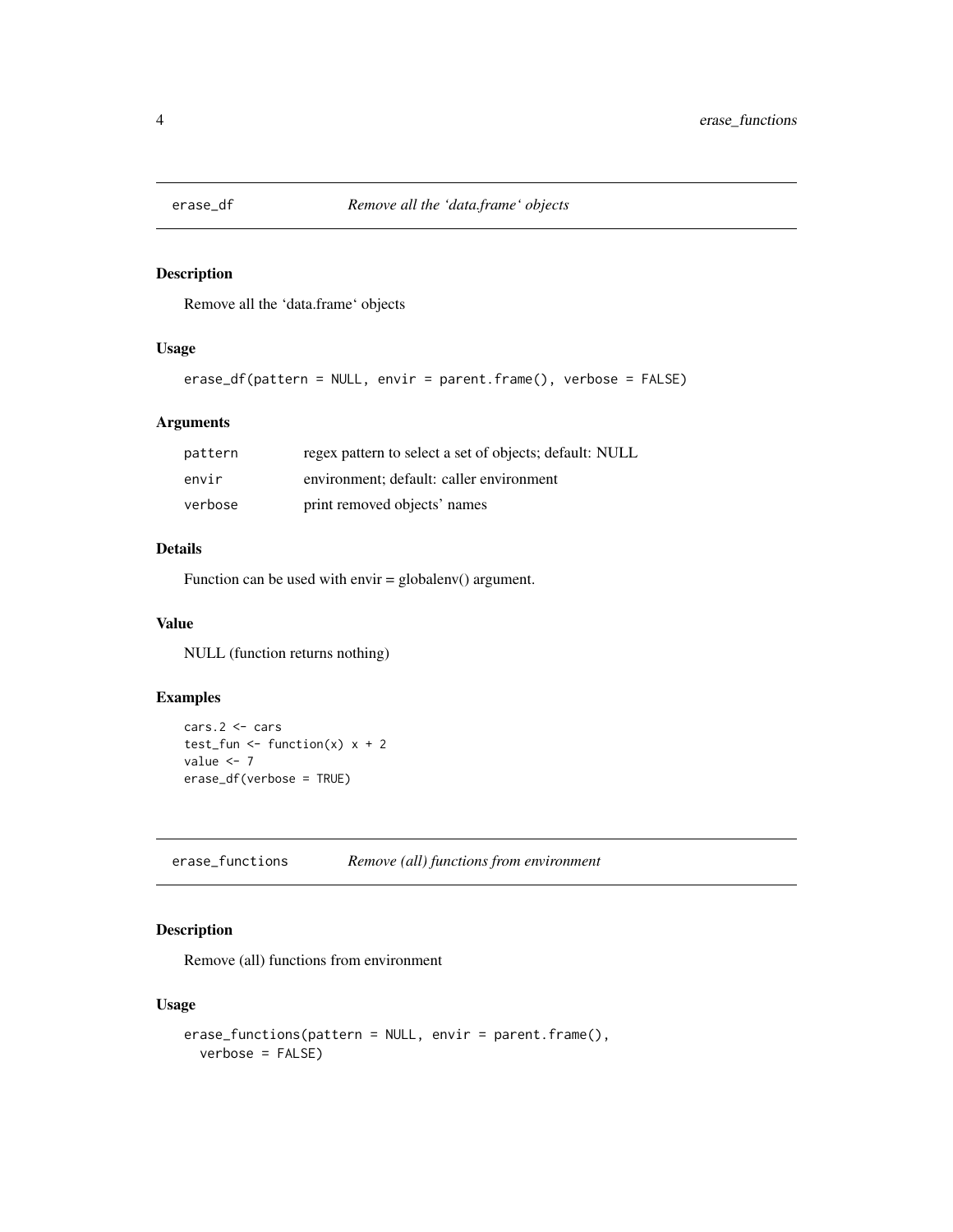#### <span id="page-4-0"></span>erase\_if 5

#### Arguments

| pattern | regex pattern to select a set of objects; default: NULL |
|---------|---------------------------------------------------------|
| envir   | environment: default: caller environment                |
| verbose | print removed objects' names                            |

#### Details

Function can be used with envir = globalenv() argument. Be careful: uncontrolled use may cause undesired side effects.

#### Value

NULL (function returns nothing)

#### Examples

```
create_data <- function() data.frame(a = 1:10, b = 11:20)
x <- cars
y \le -1:20z \leftarrow function(x) x + 2erase_functions()
ls()
```
erase\_if *Remove objects, which fulfill determined conditions*

# Description

Remove objects, which fulfill determined conditions

#### Usage

```
erase_if(condition, pattern = NULL, envir = parent.frame(),
 verbose = FALSE)
```
# Arguments

| condition | function or lambda expression (one side formula)        |
|-----------|---------------------------------------------------------|
| pattern   | regex pattern to select a set of objects; default: NULL |
| envir     | environment; default: caller environment                |
| verbose   | print removed objects' names                            |

#### Details

Function can be used with envir = globalenv() argument.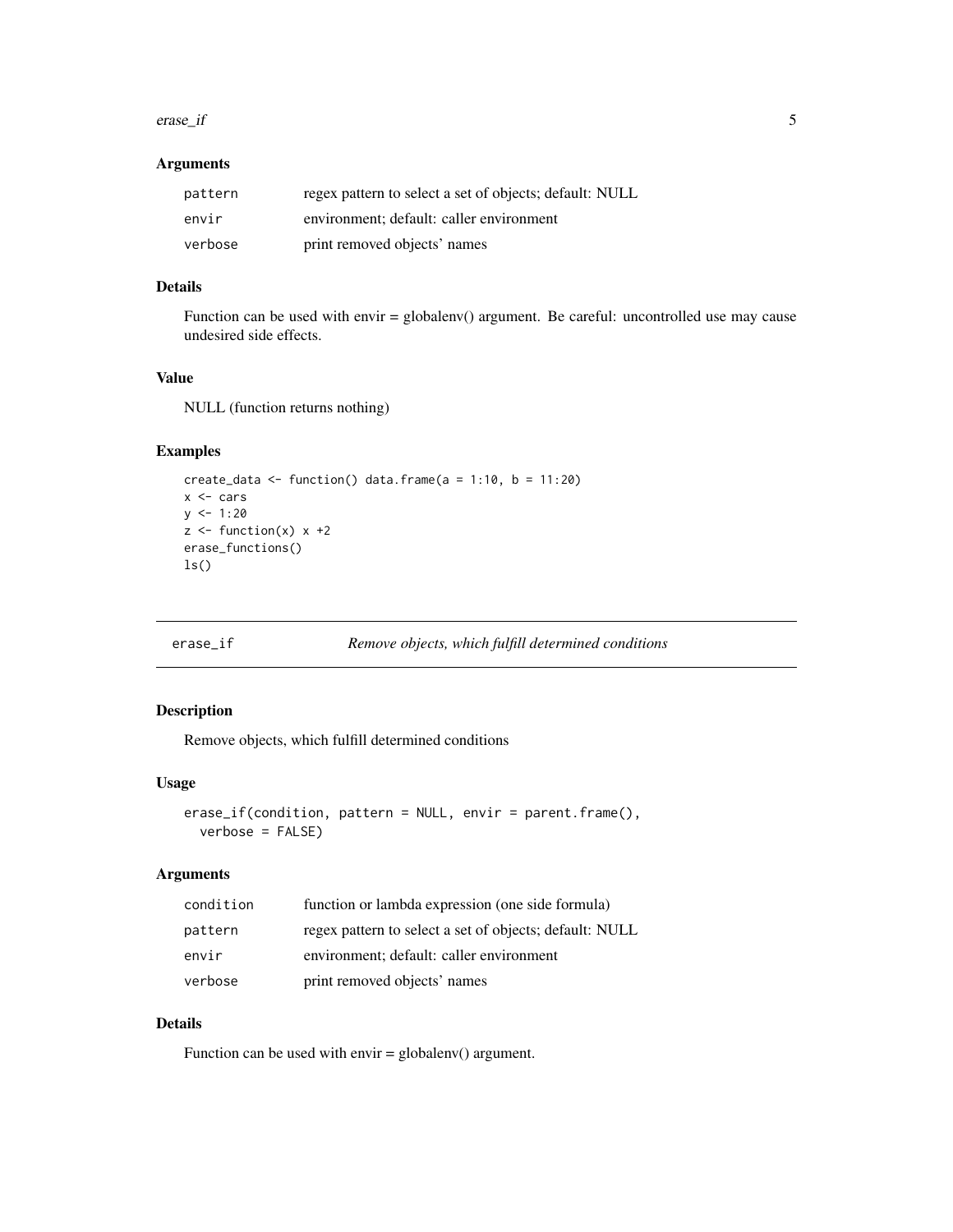#### <span id="page-5-0"></span>Value

NULL (function returns nothing)

#### Examples

```
create_data <- function() data.frame(a = 1:10, b = 11:20)
x <- cars
y \le -1:20z <- function(x) x +21 \leftarrow list(1, 2, 3, 4)erase_if(is.list)
ls()# You may use lambda expression
create_data <- function() data.frame(a = 1:10, b = 11:20)
x <- cars
y \le -1:20z \le function(x) x + 21 \leftarrow list(1, 2, 3, 4)erase_if(~ is.function(.x) | is.data.frame(.x))
ls()
```

| erase_masking | Erase objects from GlobalEnv, which are masking objects from at- |  |  |  |  |
|---------------|------------------------------------------------------------------|--|--|--|--|
|               | tached packages                                                  |  |  |  |  |

# Description

Erase objects from GlobalEnv, which are masking objects from attached packages

#### Usage

```
erase_masking(pattern = NULL, verbose = FALSE)
```
erase\_masking\_functions(pattern = NULL, verbose = FALSE)

# Arguments

| pattern | a regex pattern              |
|---------|------------------------------|
| verbose | print removed objects' names |

# Details

We have to highglight, that for now it only allows us to remove objects from the Global Environment. Be careful: uncontrolled use may cause undesired side effects.

#### Value

NULL (function returns nothing)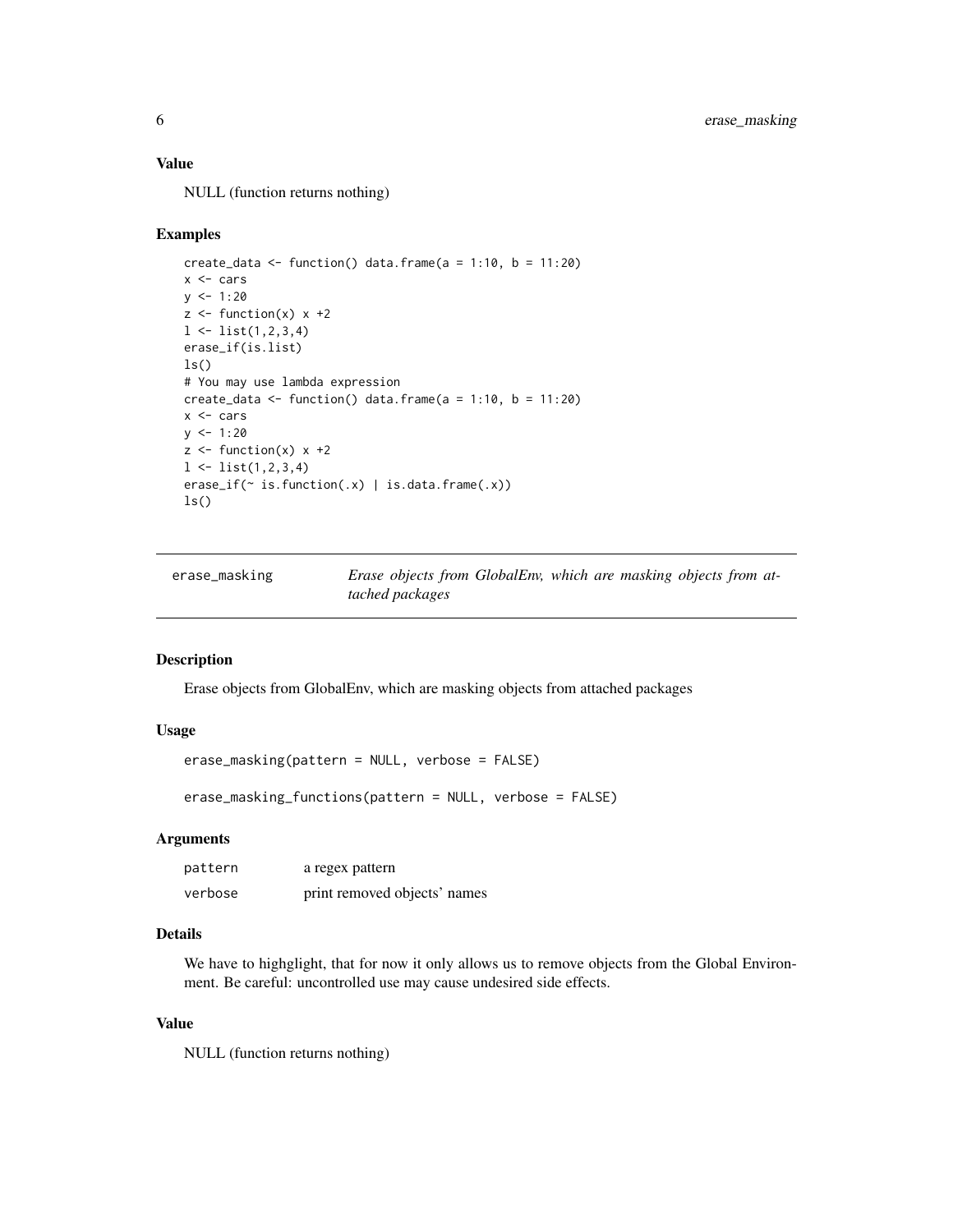<span id="page-6-0"></span>erase\_non\_functions 7

#### Examples

```
# It works only if objects are assigned in the global environment
matrix <- matrix(0, 3, 3)
gamma <- 0.9
erase_masking()
```
erase\_non\_functions *Remove all the objects, that are not functions*

# Description

Remove all the objects, that are not functions

#### Usage

```
erase_non_functions(pattern = NULL, envir = parent.frame(),
  verbose = FALSE)
```
# Arguments

| pattern | regex pattern to select a set of objects; default: NULL |
|---------|---------------------------------------------------------|
| envir   | environment: default: caller environment                |
| verbose | print removed objects' names                            |

#### Details

Function can be used with envir = globalenv() argument.

# Value

NULL (function returns nothing)

# Examples

```
cars.2 <- cars
test_fun <- function(x) x + 2value <- 7
erase_non_functions(verbose = TRUE)
```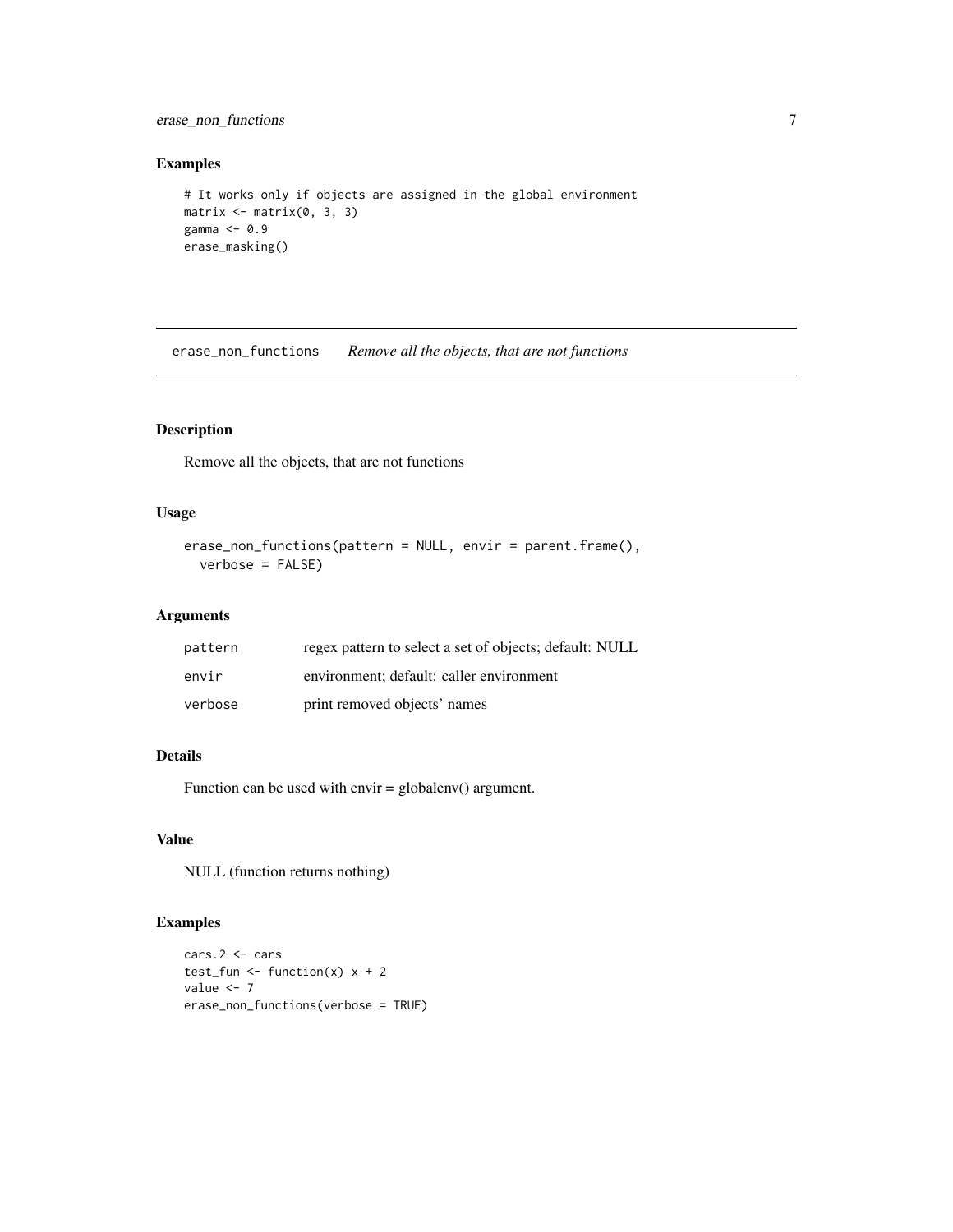<span id="page-7-0"></span>

# Description

Remove all objects, which are listed in 'Values' section in RStudio

# Usage

```
erase_values(pattern = NULL, envir = parent.frame(), verbose = FALSE)
```
# Arguments

| pattern | regex pattern to select a set of objects; default: NULL |
|---------|---------------------------------------------------------|
| envir   | environment; default: caller environment                |
| verbose | print removed objects' names                            |

#### Details

Function can be used with envir  $=$  globalenv() argument.

#### Value

NULL (function returns nothing)

# Examples

```
cars.2 <- cars
test_fun <- function(x) x + 2value <- 7
erase_values(verbose = TRUE)
```